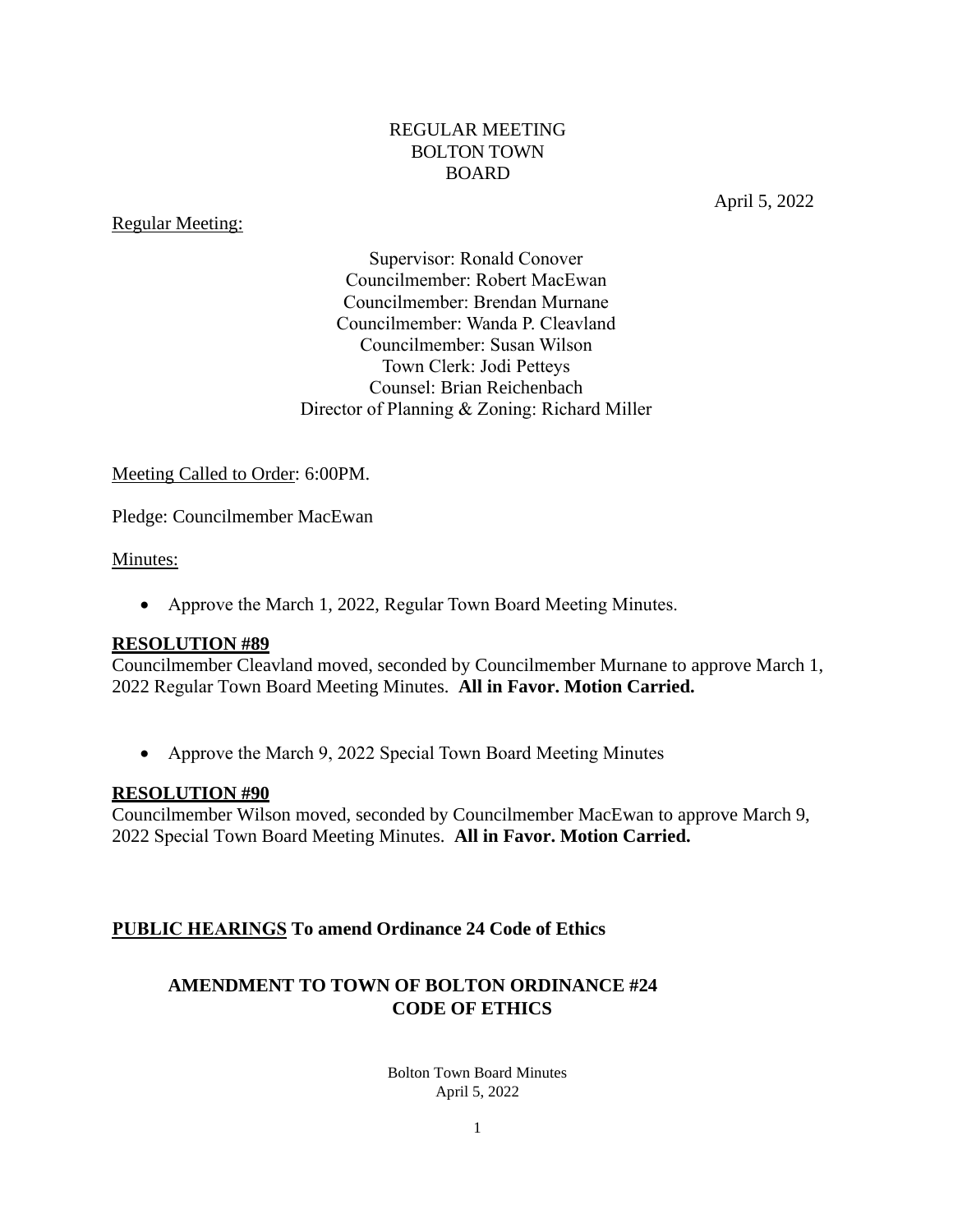Resolution to update Town of Bolton Ordinance #24 Code of Ethics as follows:

Subsection (c) of Section 3, **Standards of Conduct** shall be amended to add the underlined language as follows:

"(c) Representation before one's own agency. He or she shall not receive, or enter into any agreement, express or implied, for compensation for services to be rendered in relation to any matter before any municipal agency of which he or she is an officer, member or employee, or of any municipal agency over which he or she has jurisdiction or to which he or she has the power to appoint any member, officer or employee. This section shall prohibit the appearance or representation on behalf of any client or customer before any Board of the Town of Bolton by an officer or employee except where such appearance or representation is: 1. in the discharge of his or her official duties for the Town of Bolton; or 2. the substantive subject matter of the appearance or representation is the officer or employee's personal interest."

# SECTION 7

# *EFFECTIVE DATE: This ordinance shall take effect 10 days after posted and published as required by law.*

## TO READ AS AMENDED:

# EFFECTIVE DATE: THIS ORDINANCE SHALL TAKE EFFECT 10 DAYS AFTER PUBLICATION AS REQUIRED BY LAW.

• Resolution to close the Public Hearing

### **RESOLUTION #91**

Councilmember Wilson moved, seconded by Councilmember Murnane to close the Public Hearing to amend Ordinance 24 Code of Ethics. **All in Favor. Motion Carried.**

Resolution to amend Ordinance 24 Code of Ethics

Councilmember Wilson stated that this addresses a concern that has been brought to them several times.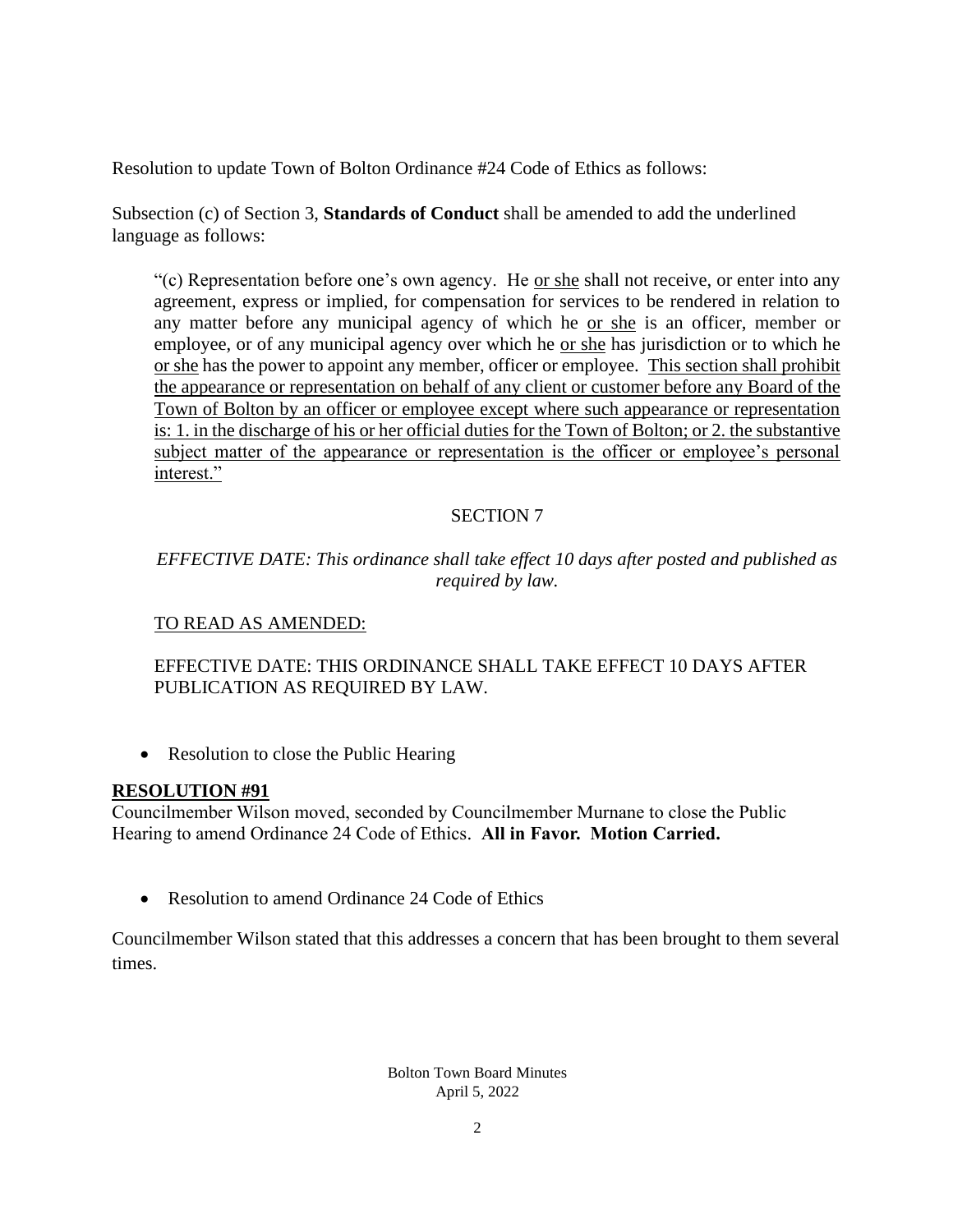## **RESOLUTION #92**

Councilmember Cleavland moved, seconded by Councilmember Wilson to make amend Ordinance 24 Code of Ethics as follows:

Subsection (c) of Section 3, **Standards of Conduct** shall be amended to add the underlined language as follows:

"(c) Representation before one's own agency. He <u>or she</u> shall not receive, or enter into any agreement, express or implied, for compensation for services to be rendered in relation to any matter before any municipal agency of which he or she is an officer, member or employee, or of any municipal agency over which he or she has jurisdiction or to which he or she has the power to appoint any member, officer or employee. This section shall prohibit the appearance or representation on behalf of any client or customer before any Board of the Town of Bolton by an officer or employee except where such appearance or representation is: 1. in the discharge of his or her official duties for the Town of Bolton; or 2. the substantive subject matter of the appearance or representation is the officer or employee's personal interest." **All in Favor. Motion Carried.**

### Public in Attendance:

Correspondence:

- Clean View Capital regarding the Government Non-Debt" Finance Program.
- Invitation to the RPI Presidential Tribute Celebration.
- Sembrich Gala Invitation.
- NYS Assembly regarding the Pollution Prevention Community Grants Program applications.
- NYS DEC regarding Climate Smart Communities Program.
- American Legion Post 961 regarding the Memorial Day Parade.
- Thank you from The Sembrich for Occupancy Tax allotment.
- Lake George-Lake Champlain Regional Planning annual report.
- LGLC thank you for supporting their Hike-A-Thon event.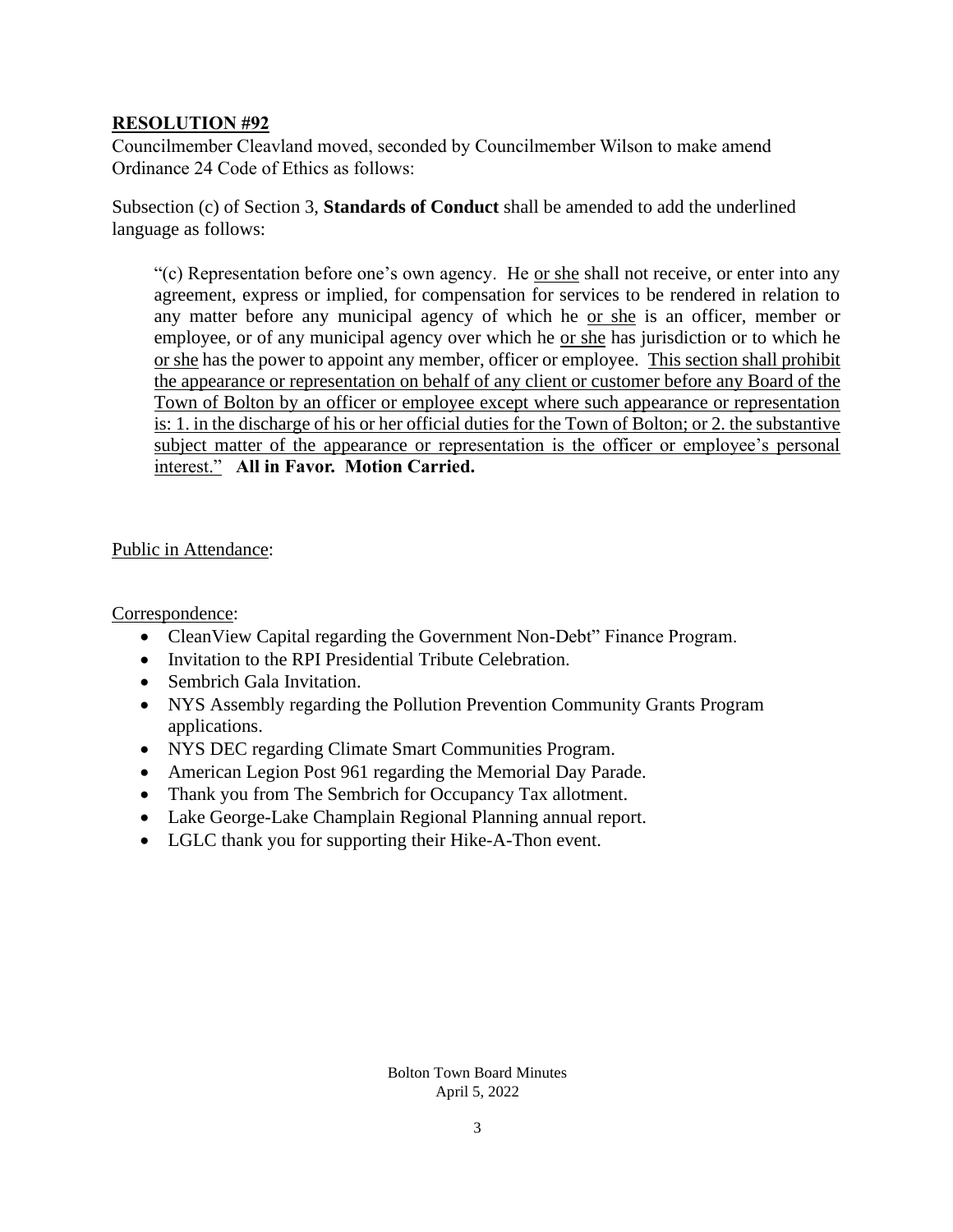## **Committee Reports:**

## **Councilmember Rob MacEwan**

## Highway:

- Plowed, sanded and salted several small snow and ice storms.
- Thawed out several frozen culverts.
- Picked up and chipped up several downed trees from wind.
- Hauled sand.
- Graded dirt roads and raked them.
- Started cutting brush on Finkle Road.

Justice Court:  $N/A$ 

### Transfer Station:

- Total for the month: \$4,972.
- Spring Clean Up cards: \$4,746.

Recreation:  $N/A$ 

EMS:  $N/A$ 

## **Councilmember Brendan Murnane**

Assessor:  $N/A$ 

Wastewater:

- Total flow for the month 4,433,443 gallons for a daily average of 143,000 gallons.
- Casella hauled 8,000 gallons of sludge.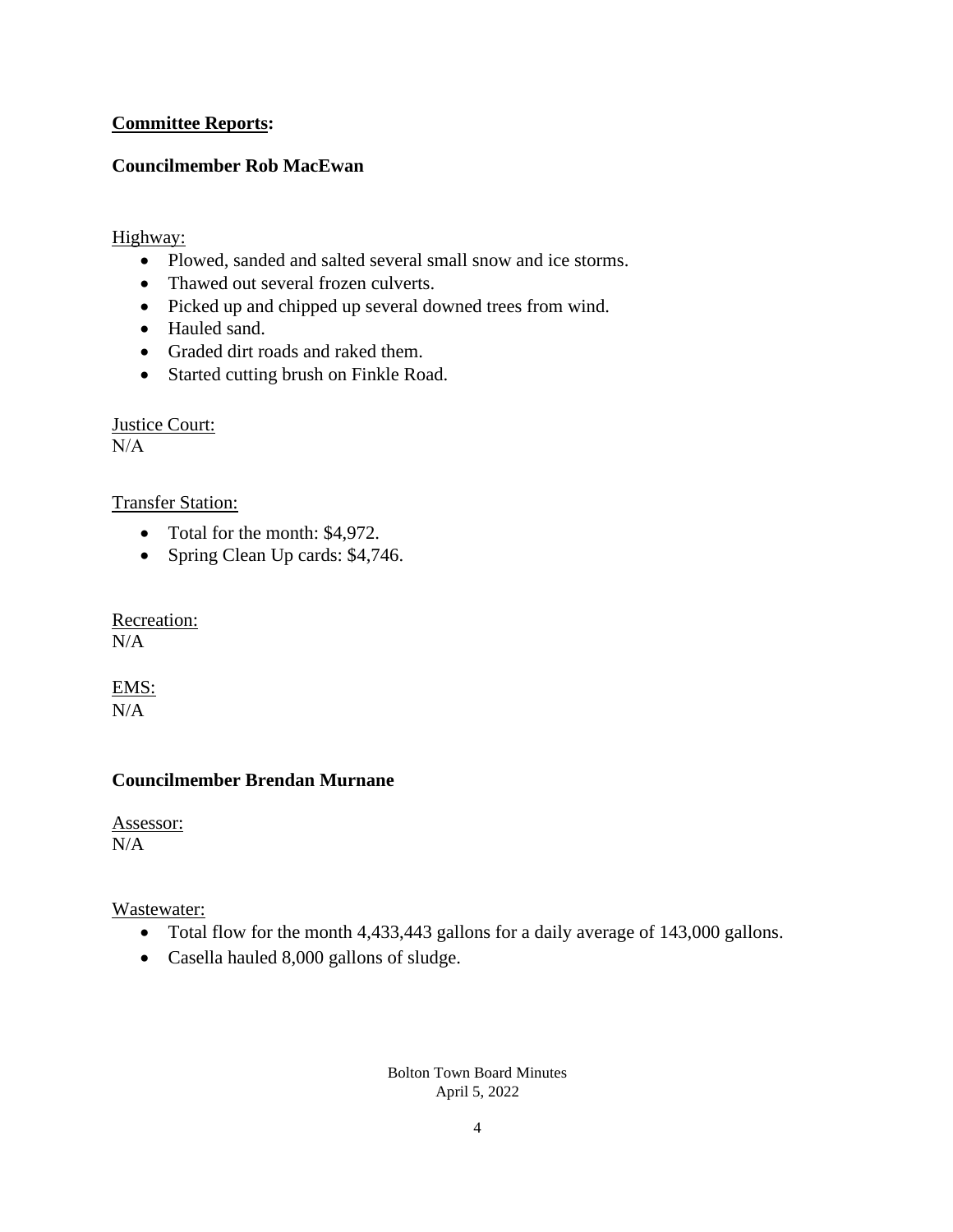- We had our chemical company Slack assist us with lowering our daily chemical usage and where we added the chemical to. We also switched to another chemical to assist with our popping sludge issues. Everything is a lot better now and plant is running better.
- We have assisted the water dept. with multiple water shut off issues and helped fixed things at the plant for them.
- We assisted the highway with a frozen culvert on east Schroon River Road with the sewer jet.
- We have cleaned several tanks around the plant and lines with the sewer jet.
- On 3/15 the generator at Norowal pump station was leaking antifreeze. Milton cat came up and found that the radiator was bad and need to replace along with several lines. The parts are on order and waiting for them to repair the generator.
- We removed the snowblower from the tractor and installed the mowing deck.
- On 3/31 We had Ellsworth and sons replace our pump suction valve at the main pump station. The valve was stuck open and if there was an issue with the pump, we wouldn't be able to repair it. The valve is working great and no issues.

# Water:

- The total flow to the distribution system for the month of March was 9,973,510 gallons with an average of 321,726 gallons per day.
- The monthly total coliform tests were taken according to the sampling schedule.
- The monthly Total Organic Carbon tests were taken in accordance with DOH regulations and sampling schedule.
- Took yearly PFOA, PFOS and 1,4 Dioxane tests in accordance with DOH regulations and sampling schedule.
- Gathered final readings for multiple properties that were sold.
- Conducted general maintenance and grounds work around the plant and P.R.V. stations.
- Sold several Neptune radial meters to replace non-working meters.
- Shoveled out fire hydrants as necessary with snowstorms.
- Beginning to turn on water at residences as requested.
- 3/2 Meet with Don Coalts III and Kathy Suozzo to discuss improved means of measuring flow to the distribution system.
- 3/3 ARPA funds meeting at town hall.
- 3/4 Issue with furnace fuel filter. Filter replaced by Jack Hall.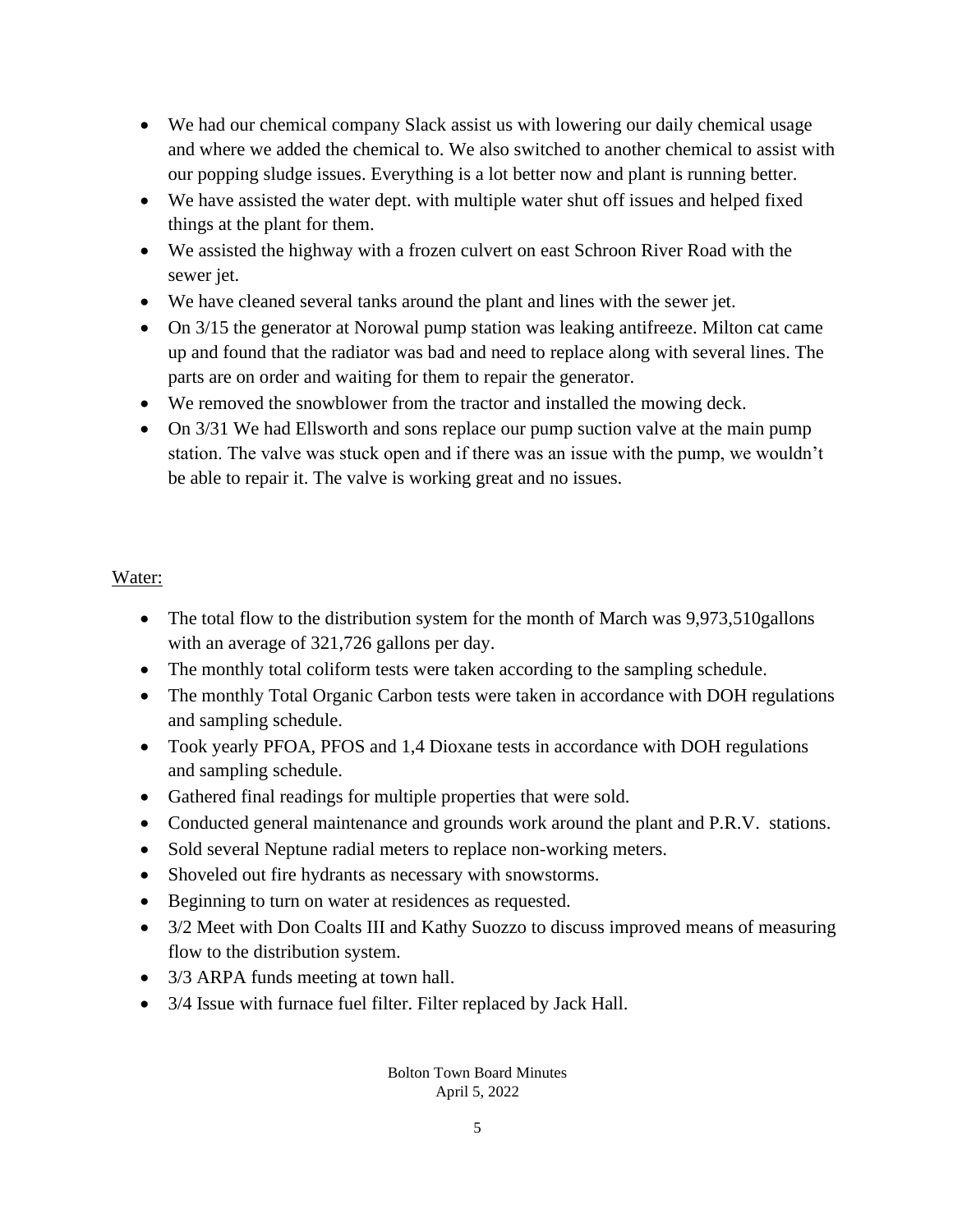- 3/7 Cleaned and replaced diaphragm in Cl2 pump.
- 3/9 Replaced soda ash batch mixer with assistance from the wastewater department.
- 3/9 Meeting with board members to discuss ways to save money.
- 3/17 John Waters of Cyclops processes on site to assist in testing a new way to meter the flow to distribution system. Strap on meter applied to clearwell outlet pipe by Matt Coon from wastewater, following necessary confined spaces regulations.
- 3/25 Potential leak at 4871 Lakeshore drive. Water coming up around curb box. Determined to be groundwater that subsided over the weekend.
- 3/31 received delivery of PCH-180 from holland chemical

# **Councilmember Susan Wilson**

## Planning / Zoning:

The Planning Office for the month of September collected fees in the amount of \$14,535.00 for various items including Certificates of Compliance, Variances, Short Term Rental Permits, Site Plan Reviews, Stormwater Permits and After the Fact Fees.

# **Councilmember Wanda Cleavland**

Police:

• 48 patrol shifts, 255 reportable activities  $\&$  235 property checks.

### Town Clerk:

- Total State, County and Local Revenues: \$24,613.00
- Total Local Shares Remitted: \$24,533.31
- Total collected 2022 Town & County tax: \$7,782,810.47

# **Supervisor's Report:**

- Deposits: \$ 184,980.71
- Disbursements: \$357,050.20
- Water District Flushing is being scheduled to take place May 3 4th.
- Road work presently underway on Finkle Road in preparation for improvements.
- Main WWTP Pump Station shutoff valve replaced, important upgrade with excellent project coordination by WWTP staff.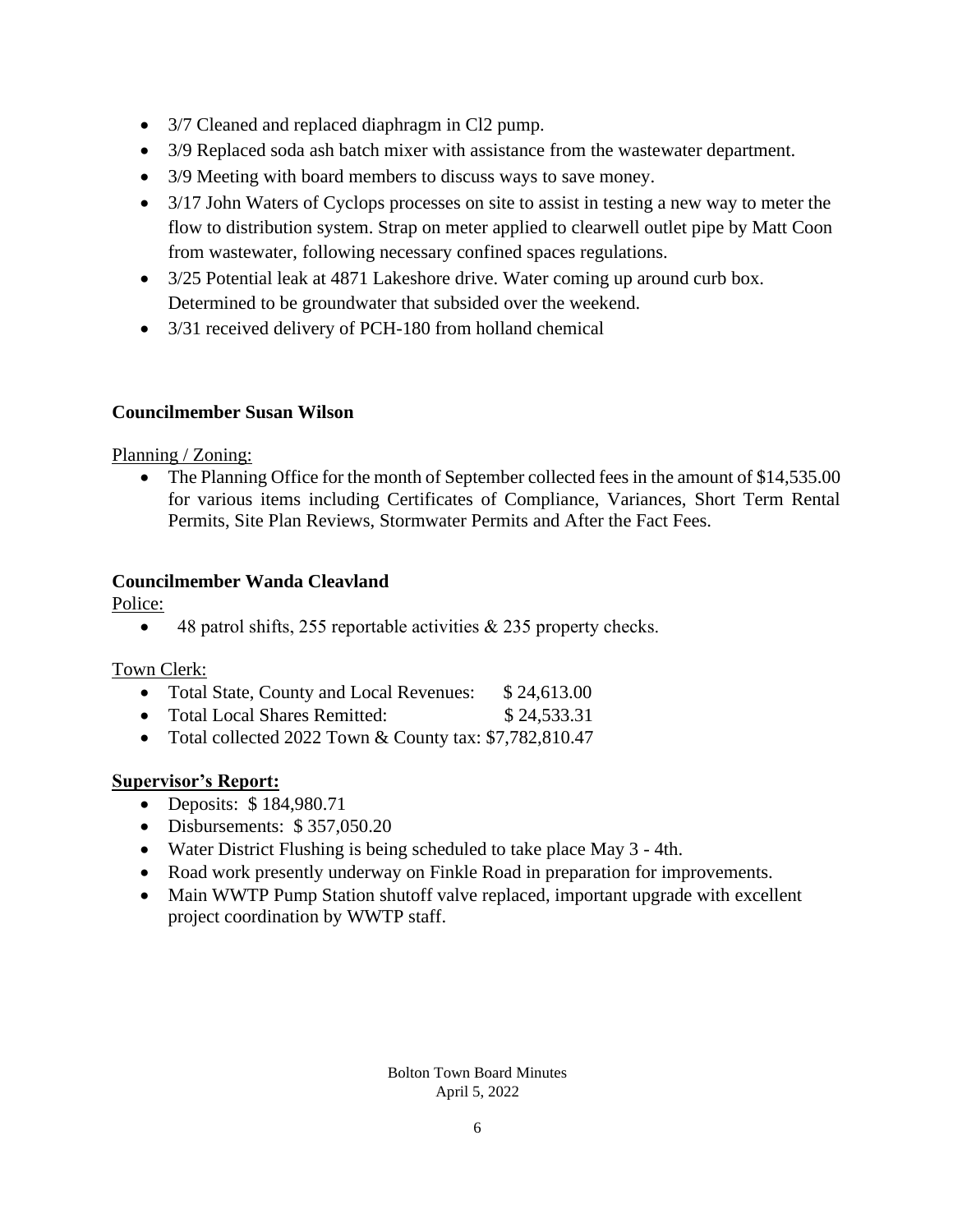#### New Business:

• Resolution to update the Town of Bolton 406- Code of Ethics Policy in the Employee Handbook under **Standards of Conduct**.

### **RESOLUTION #93**

Councilmember MacEwan moved, seconded by Councilmember Murnane to update the Town of Bolton 406- Code of Ethics Policy in the Employee Handbook after the 10 day mandatory publication required by law under **Standards of Conduct** as follows:

SECTION 3

Standards of Conduct. Every Officer or employee of the Town of Bolton shall be subject to and abide by the following standards of conduct:

(a) Gifts. He or she shall not, directly or indirectly, solicit any gift; or accept or receive any gift having value of twenty-five dollars or more, whether in the form of money, services, loan, travel, entertainment, hospitality, thing or promise, or any other form, under circumstances in which it could reasonably be inferred that the gift was intended to influence him or her, or could reasonably be expected to influence him or her, in the performance of their official duties or was intended as a reward for any official action on their part.

(b) Confidential Information. He or she shall not disclose confidential information acquired by him in the course of their official duties or use such information to further their personal interest.

(c) Representation before one's own agency. He or she shall not receive, or enter into any agreement, express or implied for compensation forservices tobe rendered in relation toany matter before any municipal agency of which he or she is an officer, member or employee or of anymunicipal agency overwhich he or she has jurisdiction or to which he or she has the power to appoint any member, officer or employee. This section shall prohibit the appearance or representation on behalf of any client or customer before any Board of the Town of Bolton by an officer or employee except where such appearance or representation is: 1. in the discharge of his or her official duties for the Town of Bolton; or 2. the substantive subject matter of the appearance or representation is the officer or employee's personal interest."

(d) Representation before any agency for a contingent fee. He or she shallnot receive, or enter intoanyagreement, express or implied for compensation for services to be rendered in relation to any matter before any agency of their municipality, whereby their compensation is to be dependent or contingent upon any action by such agency with respect to such matter, provided that this paragraph shall not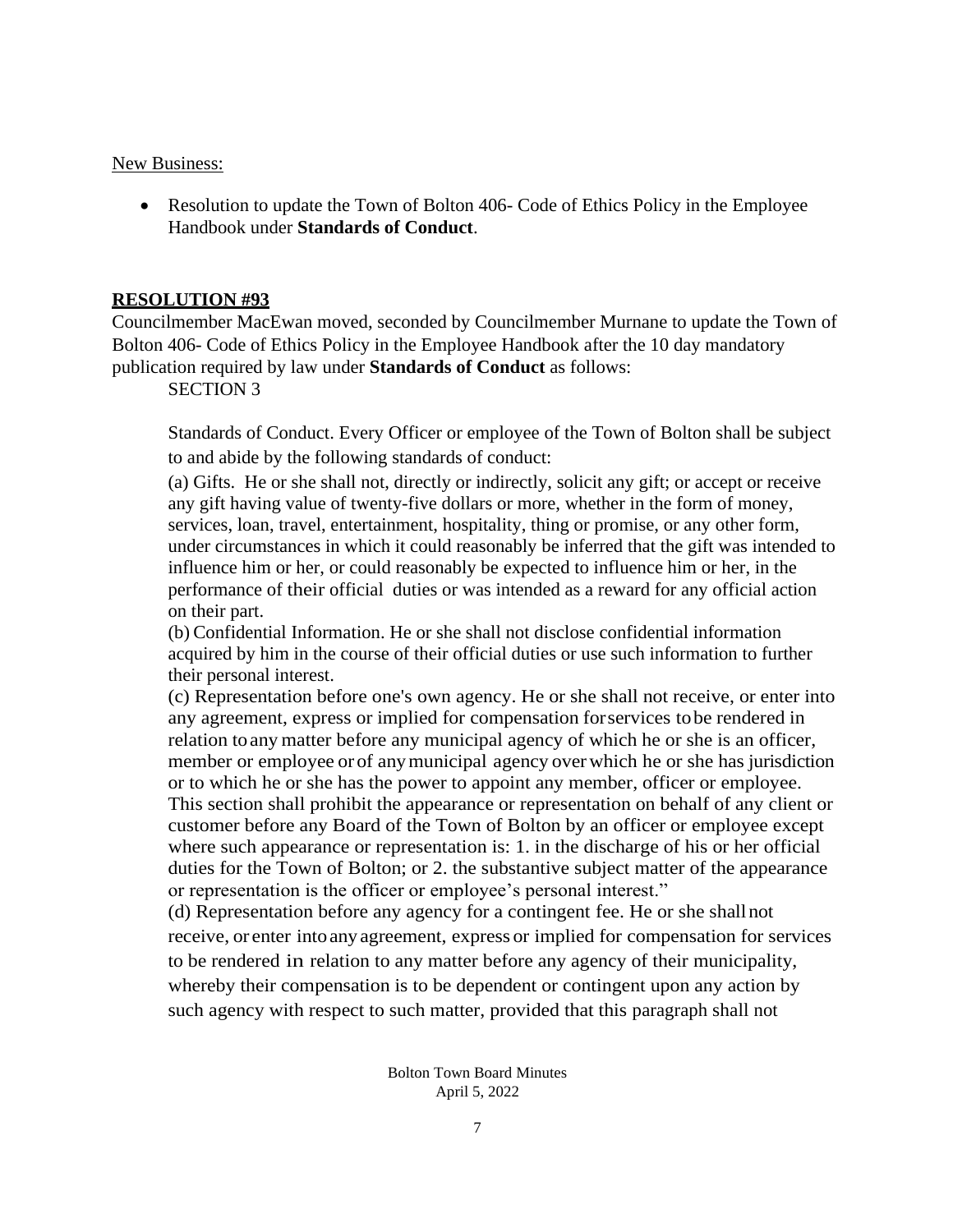prohibit the fixing at any time of fees based upon the reasonable value of the services rendered.

(e) Disclosure of interest in legislation, To the extent that he or she knows thereof, a member of the Town Board and any officer or employee of the Town of Bolton, whether paid or unpaid who participates in the discussion or gives official opinion to the Town Board on any legislation before the Town Board shall publicly disclose on the official record the nature and extent of any direct or indirect financial or other private interest he or she has in such legislation.

(f) Disclosure of interest in certain applications. A member of the Town Planning Board and any officer or employee of the Town of Bolton, whether paid or unpaid,who participates in the discussion or gives official opinions to the Planning Board on any application for review before the Planning Board shall publicly disclose on the official record the nature and extent of any direct or indirect financial or other private interest he or she has in such application.

(g) Disclosure of employment of relatives. No person who is related by blood or marriage to a public officer or department head of the Town of Bolton shall be employed by said public officer or department head before publicly disclosing the name, relationship and proposed employment to the Town Board and upon consent of a majority of said Board at a duly held meeting thereof.

(h) Investments in conflict with official duties. He or she shall not invest or hold any investment directly or indirectly in any financial, business, commercial or other private transaction, which creates a conflict with their official duties.

(i) Private employment. He or she shall not engage in, solicit, negotiate for or promise to accept private employment or render services for private interests when such employment or service creates a conflict with or impairs the proper discharge of their official duties. (j) Future employment. He or she shall not, after the termination of service or

employment with the Town of Bolton appear before any board or agency of the Town of Bolton in relation to any case, proceeding or application in which he personally participated during the period of their service or employment, or which was under their active consideration.

**All in Favor. Motion Carried.**

• Resolution to authorize an additional \$7,000 to the LGPC for Invasive Species Program from Occupancy Tax funds.

Supervisor Conover stated that the costs were rising and they asked for the \$7,000 increase.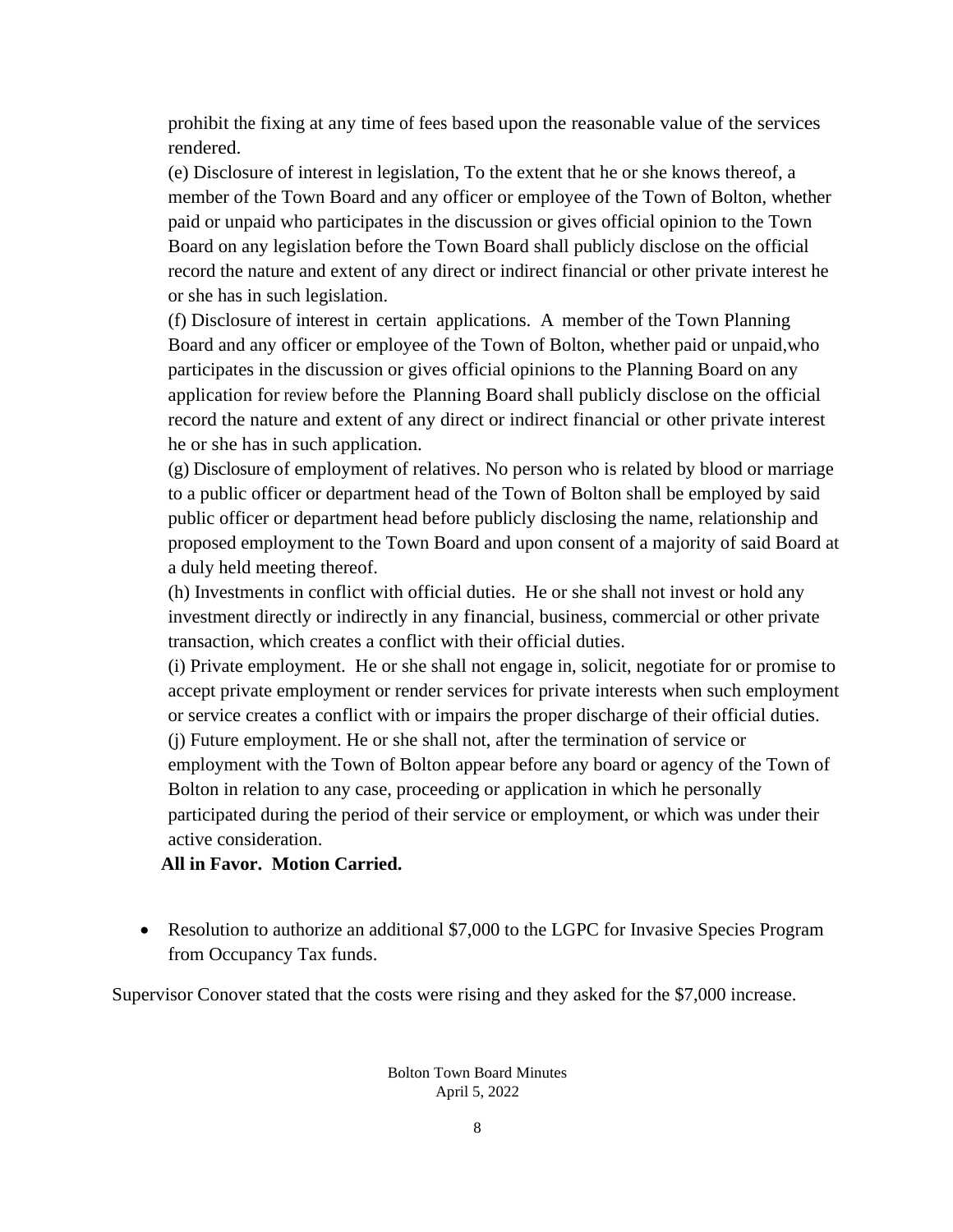## **RESOLUTION #94**

Councilmember Cleavland moved, seconded by Councilmember MacEwan authorize an additional \$7,000 to the LGPC for Invasive Species Program from Occupancy Tax funds. **All in Favor. Motion Carried.**

• Resolution to authorize the mailing of the 2021 Water Quality report with the April 2022 billing.

## **RESOLUTION #95**

Councilmember MacEwan moved, seconded by Councilmember Murnane to authorize the mailing of the 2021 Water Quality report with the April 2022 billing. **All in Favor. Motion Carried.**

• Resolution to authorize the Supervisor to accept change order #13 for the continuation of the zoning update with the LA Group in an amount not to exceed \$10,000.

Councilmember Wilson said they were getting very close and they had a meeting scheduled for the end of the month.

## **RESOLUTION #96**

Councilmember Wilson moved, seconded by Councilmember Cleavland to accept change order #13 for the continuation of the zoning update with the LA Group in an amount not to exceed \$10,000. **All in Favor. Motion Carried.**

• Resolution to authorize a Public Hearing to be set to consider amending ordinance #40, entitled **[REGULATING PARKING WITHIN THE TOWN OF BOLTON](https://www.boltonnewyork.com/government/town-ordinances/2478-ordinance-40-regulating-parking-within-the-town-of-bolton/file.html)** at the regularly scheduled 6:00 pm, May 3, 2022 Town Board meeting.

Supervisor Conover stated this would deal with 2 separate areas. One on Stewart Ave. and the other on Horicon Ave.

### **RESOLUTION #97**

Councilmember Cleavland moved, seconded by Councilmember MacEwan to authorize a Public Hearing to be set to consider amending ordinance #40, entitled **[REGULATING PARKING](https://www.boltonnewyork.com/government/town-ordinances/2478-ordinance-40-regulating-parking-within-the-town-of-bolton/file.html)  [WITHIN THE TOWN OF BOLTON](https://www.boltonnewyork.com/government/town-ordinances/2478-ordinance-40-regulating-parking-within-the-town-of-bolton/file.html)** at the regularly scheduled 6:00 pm, May 3, 2022 Town Board meeting. **All in Favor. Motion Carried.**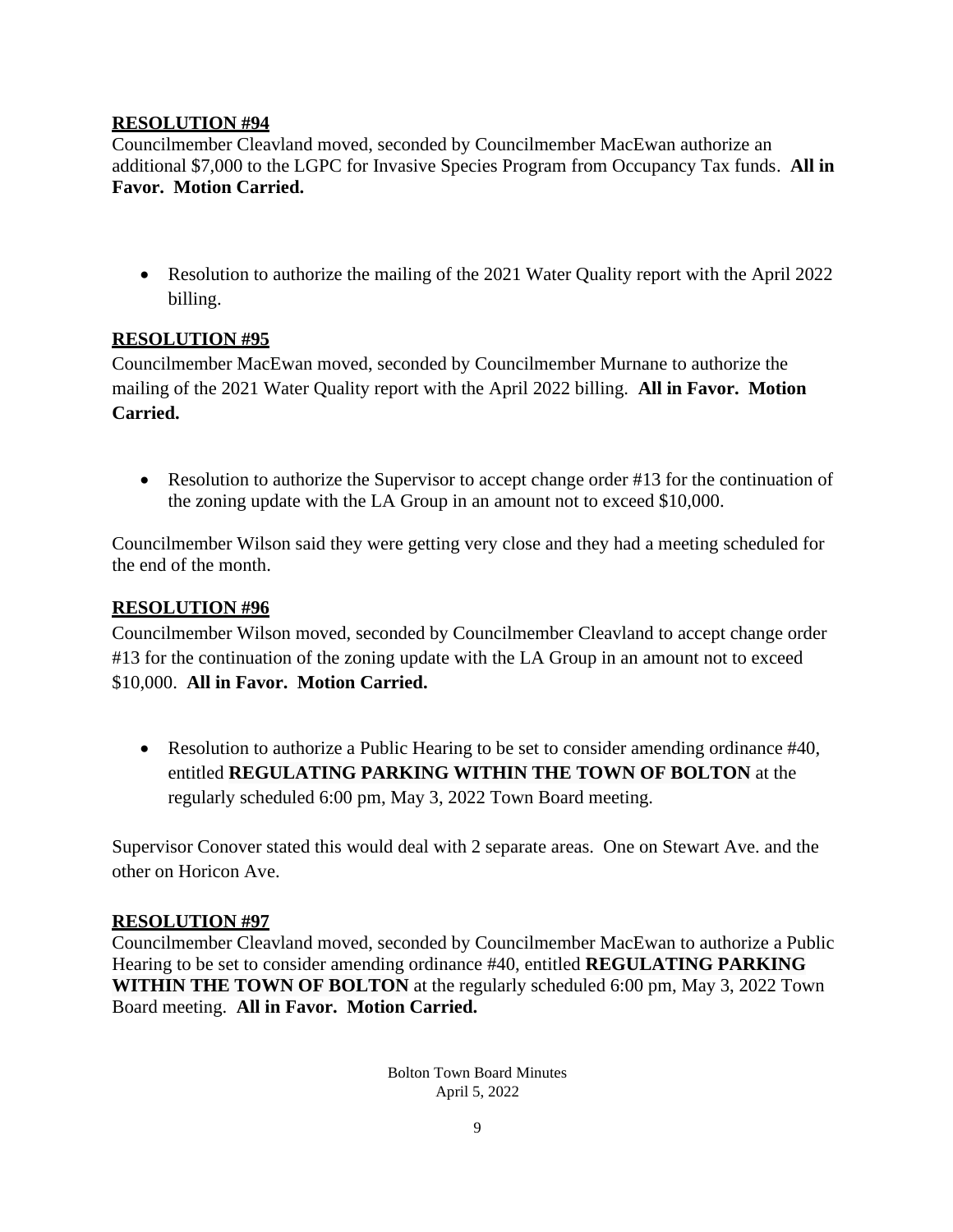## **RESOLUTION #98**

Councilmember Cleavland moved, seconded by Councilmember Wilson to approve the following transfers: **All in Favor. Motion Carried.**

## TRANSFERS FOR APRIL 2022

| To                                                            | From                                                  | Amount                    |
|---------------------------------------------------------------|-------------------------------------------------------|---------------------------|
| <b>GENERAL:</b><br>3120.2 Police/Constable EQ                 | 3120.1 Police/Constable PS                            | \$17,211.00               |
| HIGHWAY:<br>5142.4 Snow Removal CE                            | 5142.1 Snow Removal PS                                | \$9,117.00                |
| SEWER:<br>1950.4 Judgments & Claims<br>8120.4 Sanitary Sewers | 1440.4 Professional Svcs<br>8130.4 Treatment/Disposal | \$1,000.00<br>\$15,000.00 |

## **RESOLUTION #99**

Councilmember MacEwan moved, seconded by Councilmember Murnane to approve payment of the following bills: **All in Favor. Motion Carried.**

Abstract 3A

| General   | 398-440 | 7,090.61 |
|-----------|---------|----------|
| Sewer     | 81-90   | 3,907.99 |
| Water     | 71-74   | 1,397.32 |
| St Lights | $9-12$  | 1,053.02 |

Abstract 4

| General | 304-397 441-477 | 86,930.86 |
|---------|-----------------|-----------|
| Highway | 65-113          | 91,862.33 |
| Sewer   | 62-80 91-94     | 13,602.04 |
| Water   | 47-70 75-83     | 23,922.28 |